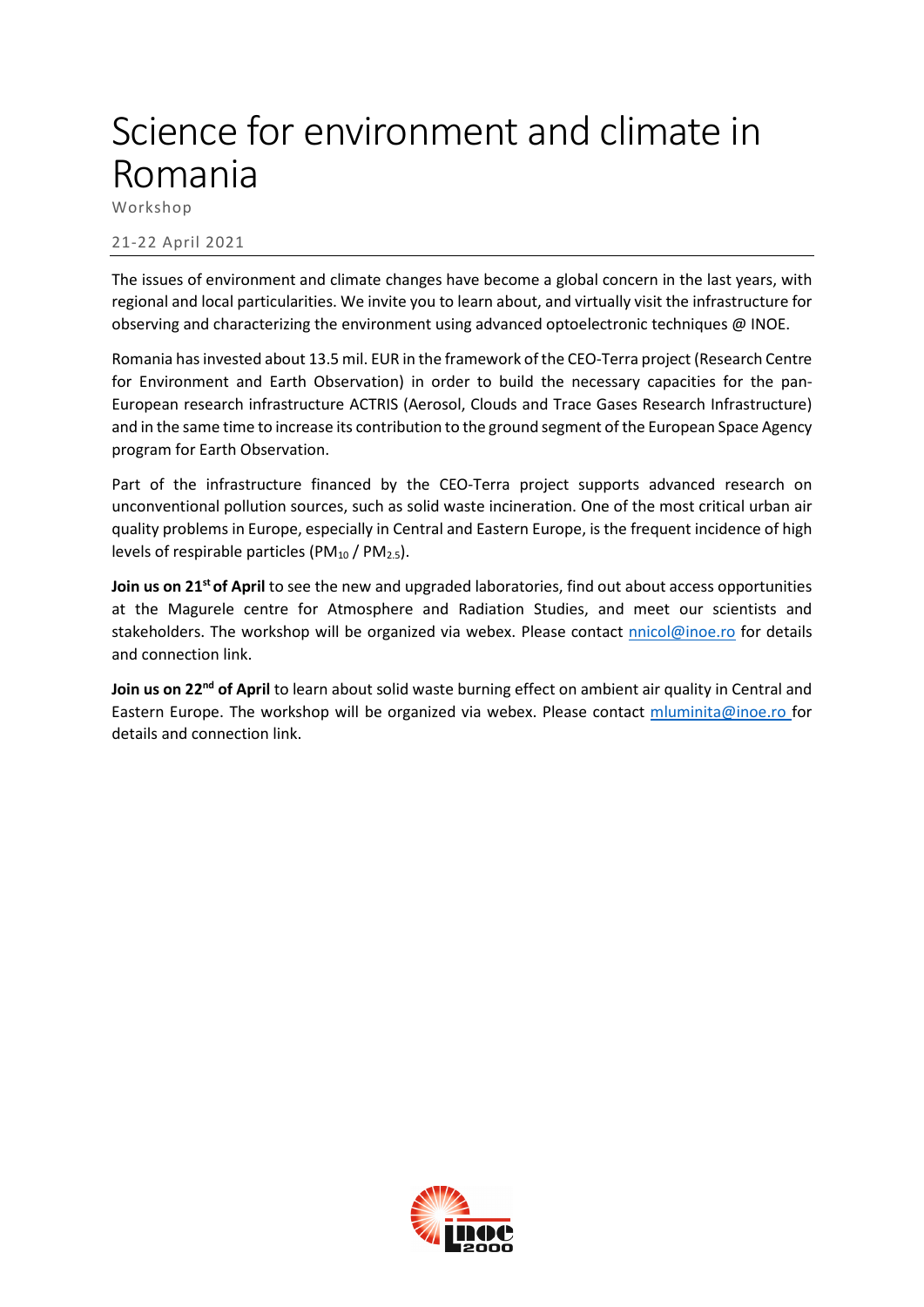





## CEO-Terra workshop

Agenda

| 21st April, 2021 |                                                                    |                 |
|------------------|--------------------------------------------------------------------|-----------------|
| Time (RO)        | <b>Topics</b>                                                      | Time (CEST)     |
| $10:00 - 10:15$  | <b>Welcome &amp; introduction</b>                                  | $09:00 - 09:15$ |
|                  | Dr. Doina Nicolae, CEO-Terra project director<br>$\bullet$         |                 |
| $10:15 - 11:30$  | A word from our main partners                                      | $09:15 - 10:30$ |
|                  | Róbert-Eugen Szép, Secretary of State, Ministry of                 |                 |
|                  | <b>Environment, Waters and Forests</b>                             |                 |
|                  | Viorel Vulturescu, Director of European and International          |                 |
|                  | Partnerships, Ministry of Research, Innovation and                 |                 |
|                  | Digitalization                                                     |                 |
|                  | Eija Juurola, ACTRIS Leader                                        |                 |
|                  | Dirk Schüttemeyer, European Space Agency                           |                 |
| $11:15 - 11:30$  | Coffee / tea break                                                 | $10:15 - 10:30$ |
| $11:30 - 12:30$  | Virtual visit of the laboratories, guided by our scientists        | $10:30 - 11:30$ |
|                  | Laboratory for Environmental Factors, Cluj-Napoca                  |                 |
|                  | Laboratory for Optospectral Methods for Water Quality              |                 |
|                  | Assessment                                                         |                 |
| $12:30 - 13:30$  | Lunch break                                                        | $11:30 - 12:30$ |
| $13:30 - 14:30$  | Virtual visit of the laboratories, guided by our scientists (ctd.) | $12:30 - 13:30$ |
|                  | Infrastructure for Characterization and Diagnosis by<br>$\bullet$  |                 |
|                  | <b>Optical and Complementary Methods</b>                           |                 |
|                  | Romanian Atmospheric 3D research Observatory                       |                 |
| $14:30 - 14:45$  | Coffee / tea break                                                 | $13:30 - 13:45$ |
| $14:45 - 16:15$  | Virtual visit of the laboratories, guided by our scientists (ctd.) | $13:45 - 15:15$ |
|                  | Magurele centre for Atmosphere and Radiation Studies               |                 |
|                  | <b>Lidar Calibration Centre</b>                                    |                 |
| $16:15 - 17:00$  | <b>Round table</b>                                                 | $15:15 - 16:00$ |
|                  | First impressions                                                  |                 |
|                  | <b>Q&amp;A</b>                                                     |                 |
|                  | Recommendations                                                    |                 |

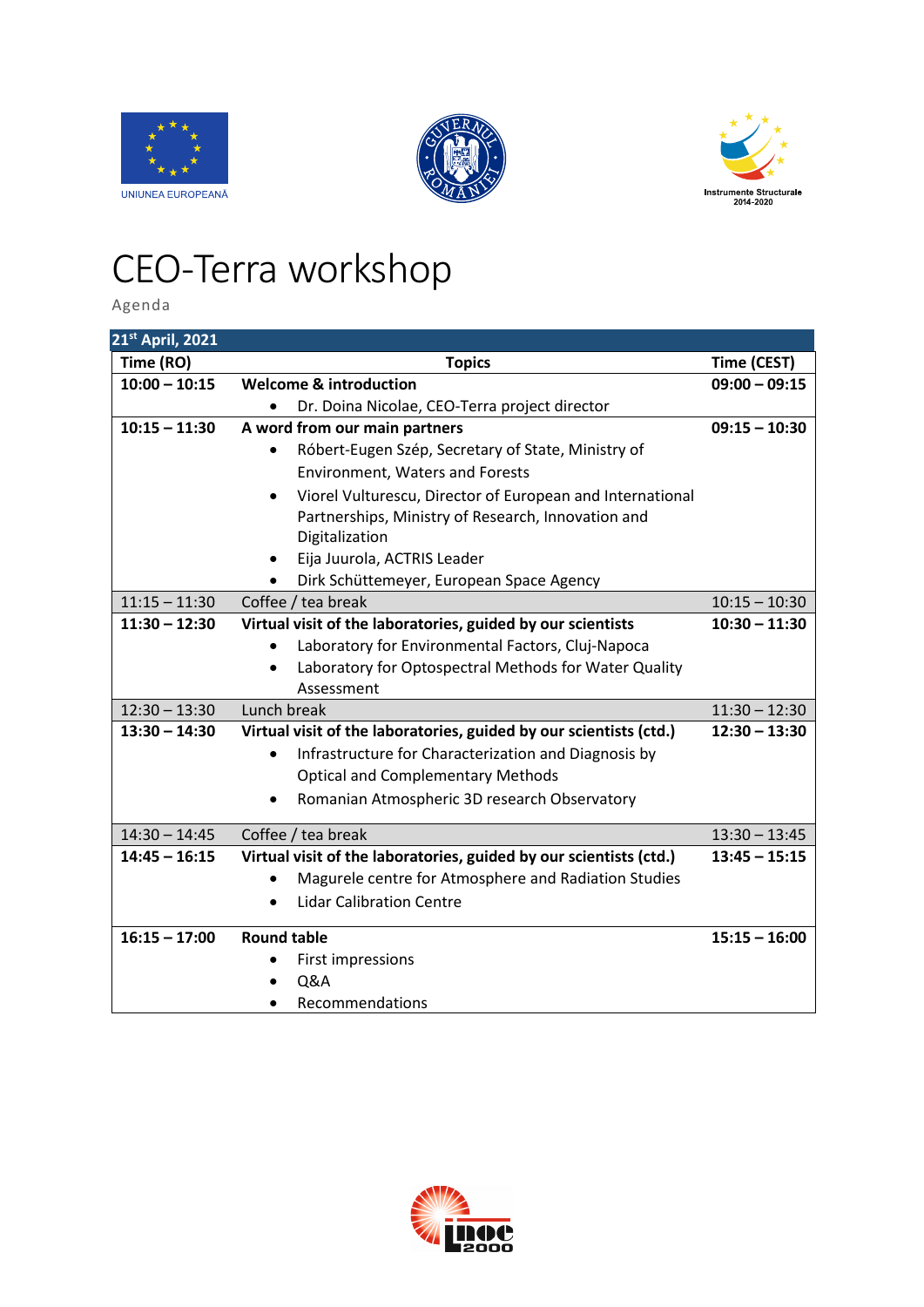

## WASTE workshop

Agenda

| 22 <sup>nd</sup> April, 2021 |                                                                                                                                                                                                                                                                                                                                                                                                                                                                                                                                                                       |                 |
|------------------------------|-----------------------------------------------------------------------------------------------------------------------------------------------------------------------------------------------------------------------------------------------------------------------------------------------------------------------------------------------------------------------------------------------------------------------------------------------------------------------------------------------------------------------------------------------------------------------|-----------------|
| Time (RO)                    | <b>Topics</b>                                                                                                                                                                                                                                                                                                                                                                                                                                                                                                                                                         | Time (CEST)     |
| $10:00 - 10:20$              | <b>Welcome &amp; introduction</b><br>Guido de Wilt European Commission, DG-Environment-<br>The project fits in current EU policy developments<br>András Gelencsér PI., University of Pannonia: Motivation<br>$\bullet$<br>for and overview on the international project on the<br>effects of residential solid waste burning on ambient air<br>quality in Central and Eastern Europe (WASTE, EU DG<br>ENV 07027737/2018/788206/SER/ENV.C3)                                                                                                                            | $09:00 - 09:20$ |
| 10:20 - 11:10                | <b>Scientific session I</b><br>Marin Cristina - Overview of the project's main task and<br>$\bullet$<br>Romanian contribution (INOE)<br>András Gelencsér- Emission factors for PM10 and<br>$\bullet$<br>polycyclic aromatic hydrocarbons (PAHs) from illegal<br>burning of different types of municipal waste in<br>households (University of Pannonia)<br>András Hoffer Assessment of the contribution of<br>$\bullet$<br>residential waste burning to ambient PM10 levels in<br>selected<br>Hungarian<br>Romanian<br>and<br>settlements<br>(University of Pannonia) | $09:20 - 10:10$ |
| $11:10 - 11:20$              | Coffee / tea break                                                                                                                                                                                                                                                                                                                                                                                                                                                                                                                                                    | $10:10 - 10:20$ |
| $11:20 - 12:05$              | <b>Scientific session II</b><br>Erika Levei-Level of PAHs and metals in PM10 measured<br>in Romania (INOE)<br>Peter Viaene- Air quality modelling and how does this<br>$\bullet$<br>compare to the measurements and what can we learn<br>from this (Vito)<br>Martine Van Poppel, Jan Peters- Mobile measurements<br>٠<br>of Black Carbon in Cluj: comparison of normal traffic<br>conditions with reduced traffic during COVID-19 lock-<br>down (Vito)                                                                                                                | $10:20 - 11:05$ |
| $12:05 - 13:00$              | Lunch break                                                                                                                                                                                                                                                                                                                                                                                                                                                                                                                                                           | $11:05 - 12:00$ |
| $13:00 - 14:30$              | Round table & Topics to be discussed (in Romanian)<br>Moderator: Bogdan Antonescu researcher INOE<br>Invited quests<br>Ministry of Environment Water and Forests: Raul Pop Stat<br>secretary                                                                                                                                                                                                                                                                                                                                                                          | $12:00 - 13:30$ |